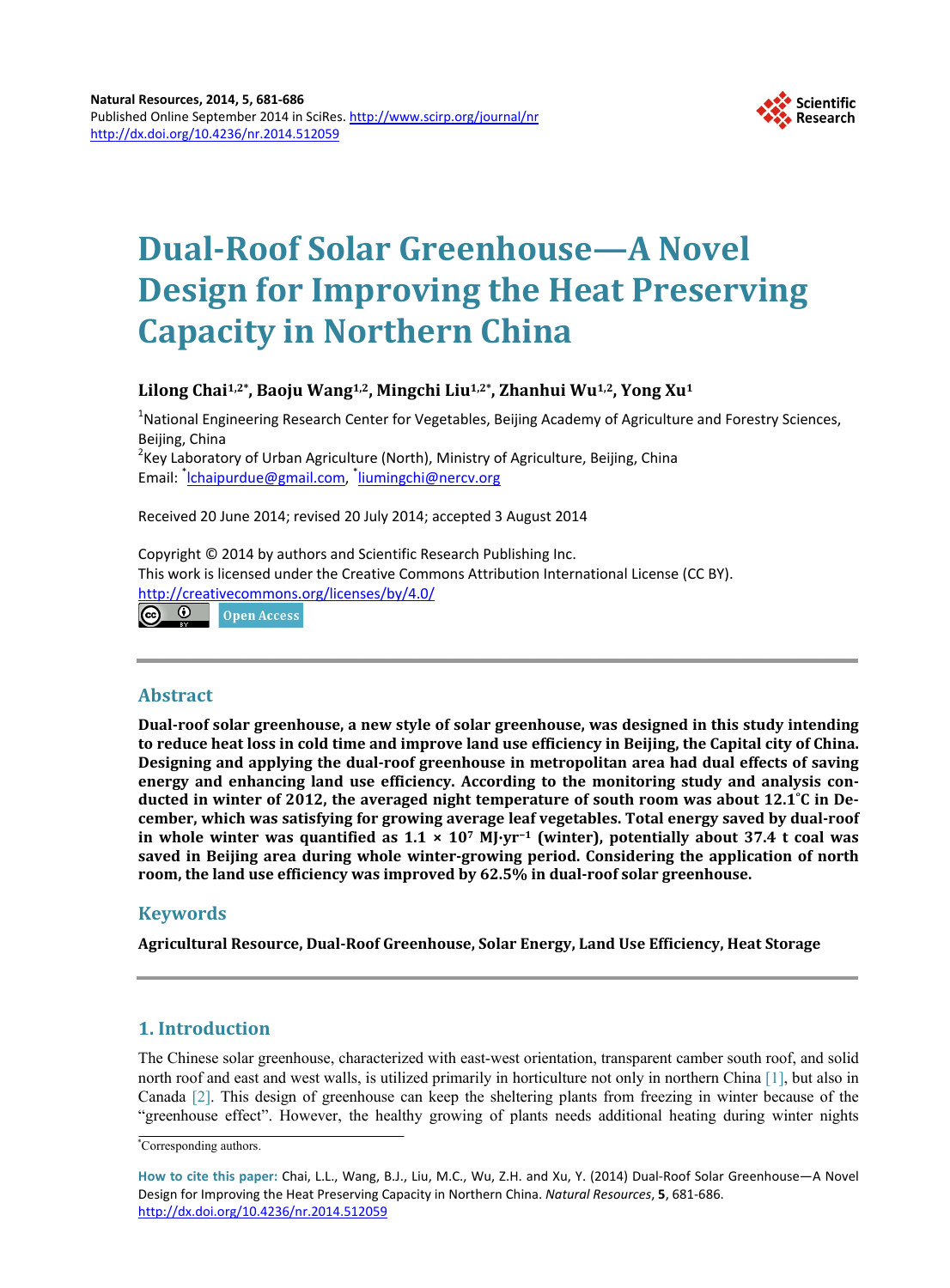[\[3\]](#page-4-2)[-\[5\].](#page-5-0) About 19300 ha of solar greenhouses had been constructed by the end of 2006 in Beijing [\[6\],](#page-5-1) which consumed a huge quantity of energy in heating room [\[7\]](#page-5-2) [\[8\].](#page-5-3)

Conventional heating with fossil energy of coal or natural gas is non-sustainable, which is also potential greenhouse gas (GHG) contributor [\[9\]](#page-5-4)[-\[11\].](#page-5-5) Overusing of fossil fuel in agricultural production has been directly or indirectly associated with the climate change, environmental pollution, and energy crisis. Therefore, developing and using energy-saving and clean energy storing technologies is important for reducing fossil energy use and GHG emissions [\[3\]](#page-4-2) [\[12\].](#page-5-6)

Dual-roof solar greenhouse is a new type of design, which differentiates itself from traditional single-roof solar greenhouse by adding another transparent camber roof in north side to form an extra space (north room) behind the northern wall. Two roofs share the same wall in the middle as the bearing structure. The objectives of this study are to 1) introduce a newly designed dual-roof solar greenhouse in Beijing; and 2) test and analyze the heating effect and heat preserving capacity of the greenhouse.

# **2. Materials and Methods**

## **2.1. Design of Dual-Roof Greenhouse**

<span id="page-1-0"></span>Dural-roof greenhouse is a new form of solar greenhouse (**[Figure 1](#page-1-0)**), which was designed for the purpose of reducing heat loss and improving land use efficiency. The newly designed dual-roof greenhouse locates in Fangshan District, Beijing (latitude 39°40'N). The floor size of south room: length  $\times$  width = 156 m  $\times$  8 m (1248 m<sup>2</sup>); north room: length  $\times$  width = 156 m  $\times$  5 m (780 m<sup>2</sup>).



(b)

**Figure 1. Dual-roof solar greenhouse.** (a) North room (area =  $156 \times 5$ ); (b) South room (area =  $156 \times 8$ ).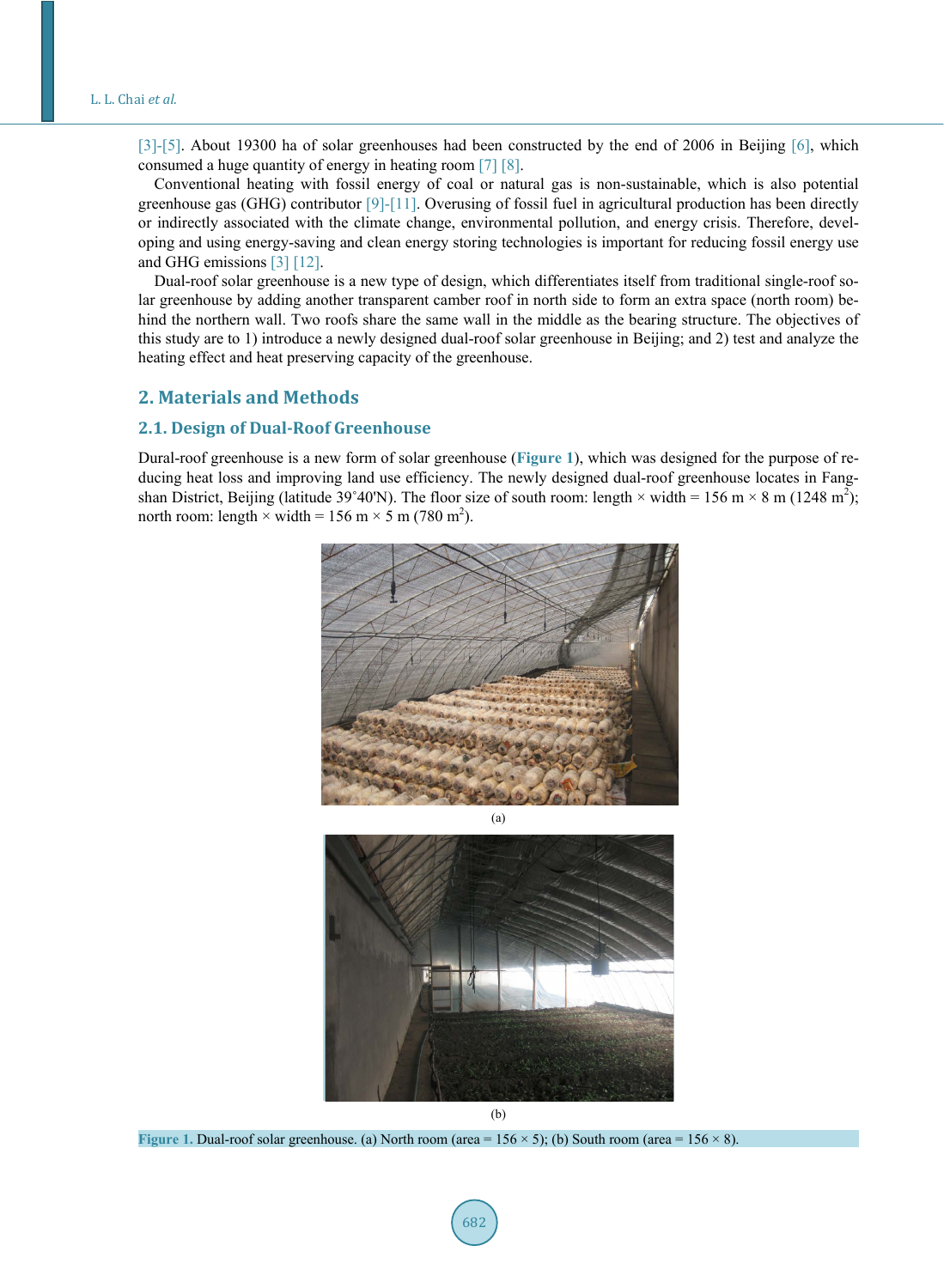## **2.2. Air and Heat Exchanging System**

About 26 circulating fans (totally 13 groups, 13 fans at the height of 1.8 m and 13 fans at the height of 0.5 m above ground, and two fans are one group) were installed in walls for exchanging air between south and north rooms. The position of vents and system was shown in **[Figure 2](#page-2-0)**. Dual-roof solar greenhouse will transfer the extra heat from south room to north wall and north room for storing during day time when south room is warmed with the "greenhouse effect".

In the night, the heat stored in north wall and north room will, reversely, reheat the south room where grows thermophilic vegetables such as tomato and cucumber. Meanwhile, the north room could also be utilized to grow vegetables such as mushroom preferring lower lights and temperature environments. The heat exchanged between north and south rooms at each group fan [\[5\]](#page-5-0) during day time were quantified with Equation (1).

$$
E_{\text{fc},\mathbf{k},\tau} = V_{\text{fc},\mathbf{k},\tau} \rho_{\text{air},\tau} \left( h_{\text{fc-out},\mathbf{k},\tau} - h_{\text{fc-in},\mathbf{k},\tau} \right)
$$
 (1)

where,  $E_{f_{R,k,\tau}}$  is heat exchanging rate of the fan group k during time  $\tau$ , kJ;  $V_{f_{R,k,\tau}}$  is volume of air flowed through the fan group k during time  $\tau$ , m<sup>3</sup>;  $\rho_{air, \tau}$  is air density during time  $\tau$ , kg/m<sup>3</sup>;  $h_{fc\text{-}in,k,\tau}$  and  $h_{fc\text{-}out,k,\tau}$  are mean air specific enthalpy at the inlet (air from north room) and outlet (air from south room) of fan unit k, respectively, during time *τ*, kJ/ kg.

The air specific enthalpy at each fan unit  $[5]$  was calculated with Equations (2) and (3).

$$
h_{\text{fc-in},k,\tau} = 1.01t_{\text{fc-in},k,\tau} + d_{\text{fc-in},k,\tau} \left(2501 + 1.85t_{\text{fc-in},k,\tau}\right) \tag{2}
$$

$$
h_{\text{fc-out},k,\tau} = 1.01t_{\text{fc-out},k,\tau} + d_{\text{fc-out},k,\tau} \left(2501 + 1.85t_{\text{fc-out},k,\tau}\right) \tag{3}
$$

where,  $d_{\text{fc-in},k,\tau}$  and  $d_{\text{fc-out},k,\tau}$  are mean air humidity ratio at the inlet (air from north room) and outlet (air from south room) of the fan group k, respectively, during time *τ*, kg (water)/kg(dry air);  $t_{\text{fc-in},k,\tau}$  and  $t_{\text{fc-out},k,\tau}$  are mean air temperatures at the inlet and outlet of the fan unit k, respectively, during time *τ*, ˚C.

#### **2.3. Thermal-Environment Monitoring**

A monitoring study (**[Figure 3](#page-3-0)**) was conducted in winter of 2012-2013 in the newly designed and constructed dual-roof solar greenhouse in order to assess the heat preserving capability. The south-room was grown with tomato, and the north room was grown with mushroom during the test. The indoor temperature, relative humidity, CO2 concentrations, solar radiation indoor and outsides were monitored and recorded with an integrated data-logger (Beijing PAIDE Science and Technology Development Co., Ltd., Beijing). Five monitoring locations (in the middle of the room in south-north direction, at height of 1.5 m above the floor) were chosen for south and north rooms, respectively. The time step of data recording was 30-min.

<span id="page-2-0"></span>

**Figure 2.** Diagram of air exchanging system in dual-roof solar greenhouse.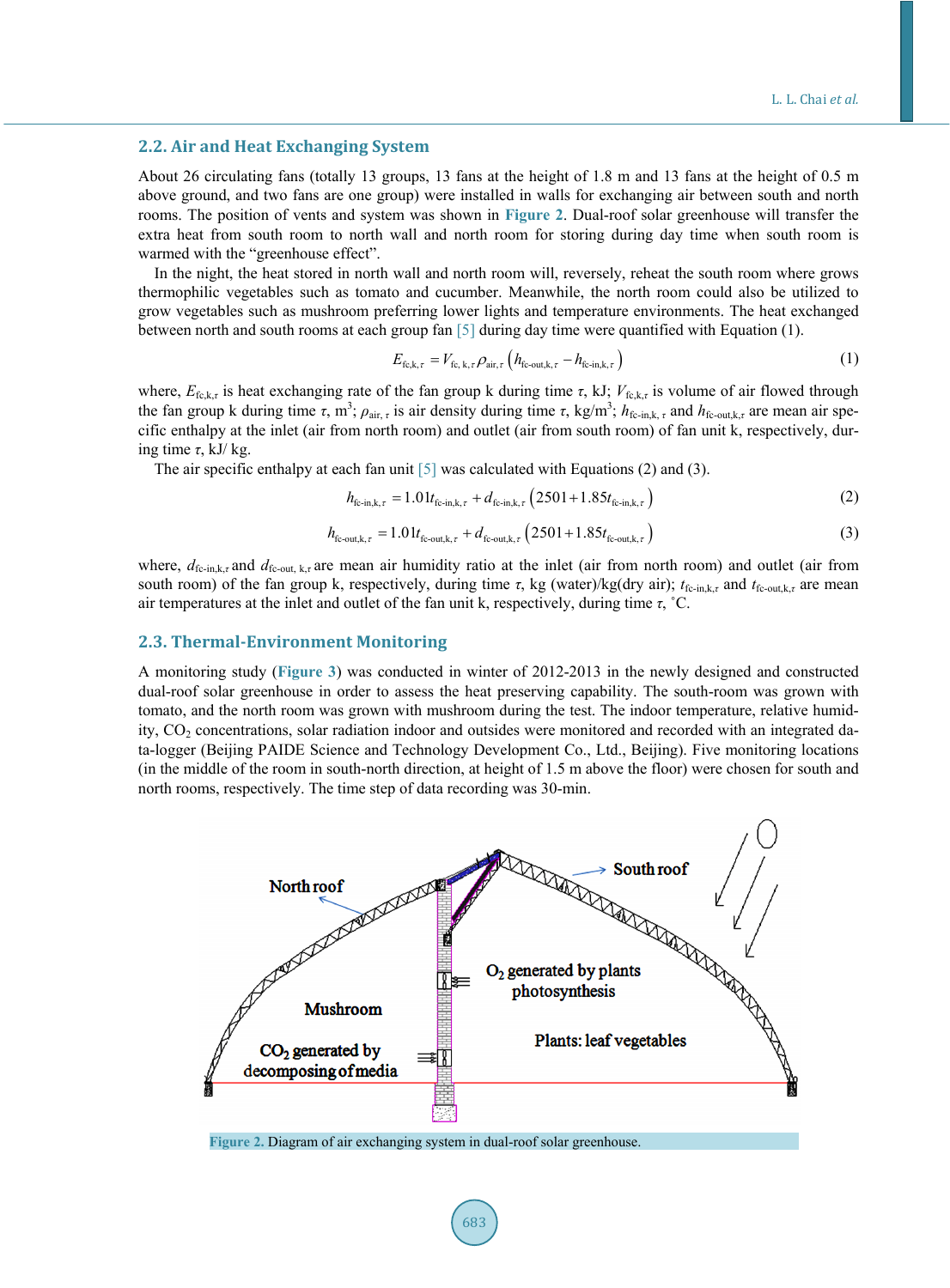<span id="page-3-0"></span>



**Figure 3.** Monitoring systems and plants: (a) North room mushroom and sensors; (b) South room vegetables and sensors.

# **3. Results and Discussions**

## **3.1. Indoor and Outdoor Temperature**

The indoor air temperatures of south and north rooms collected in December of 2012 were shown in **[Figure 4](#page-4-3)**.

From Dec.1st to 5th, averaged temperature in south, north rooms and outdoor were 12.1˚C, 0.6˚C, and −2.9˚C, respectively. South room temperature is satisfying the basic requirement for leaf vegetables growing. There was 15˚C difference between south room and outdoor. Besides, the highest T in south room can be reached at 30˚C at noon with the increasing of solar radiation. The exchanged  $CO<sub>2</sub>$  between north and south rooms and its influence on plants growing will be studied in the near future.

# **3.2. Heat Preserved and Land Use Efficiency**

It is reported that the heat load of solar greenhouse is about  $0.065$  to  $0.075$  kW/m<sup>2</sup> in Beijing area and heating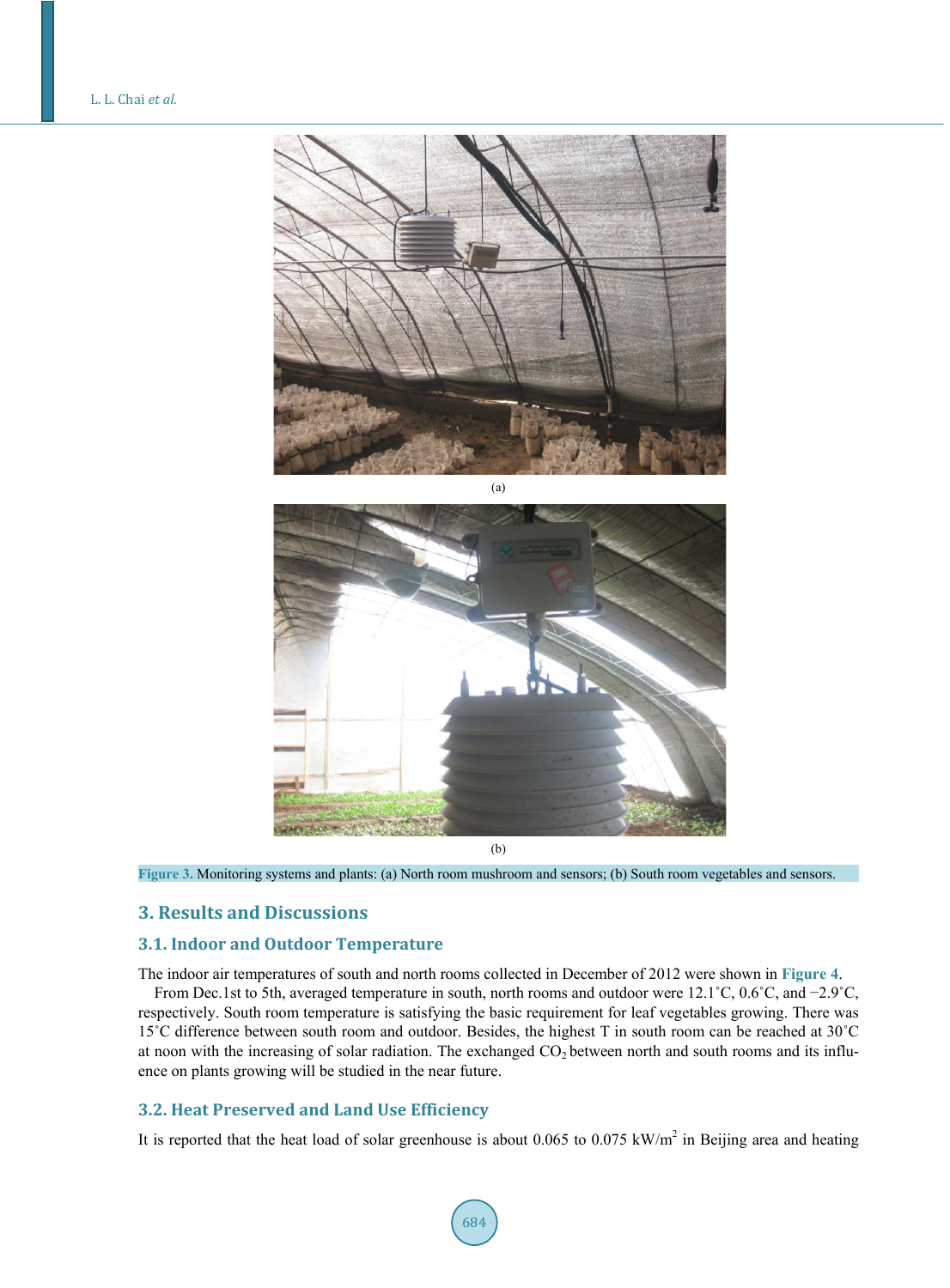#### L. L. Chai *et al.*

<span id="page-4-3"></span>

period is 146 d [\[6\],](#page-5-1) which means the energy preserved by dual-roof solar greenhouse is about 87 kW or 7547 MJ/d (floor area of south room is  $1248 \text{ m}^2$ ). Total energy saved by dual-roof in whole winter was about 1101994MJ (about  $1.1 \times 10^7$  MJ). As the heat value of standard coal is 29,306 MJ/t, about 37.4 t coal was saved for heating the greenhouse.

Traditional designing of solar greenhouse has to consider shade from frontier greenhouse, therefore, the area between greenhouses usually cannot be utilized [\[12\]](#page-5-6) (Ma *et al.*, 2006). However, the dual-roof solar greenhouse designed in this study make used of the land area fully by building the north room. Considering the ratio of north room and south, the land use efficiency was improved by 62.5%, which is very important for the fast growing metropolitan city like Beijing.

## **4. Conclusions**

The dual-roof solar greenhouse, a new style of Chinese solar greenhouse, was designed in this study intending to satisfy the purpose of reducing heat loss in cold time and improving land use efficiency in metropolis area, such as Beijing, the Capital of China. Dual-roof solar greenhouse was equipped with air-exchanging system, which improved the function of heat transferring between south and north rooms. The exchanged CO<sub>2</sub> between north and south rooms and its influence on plants growing will be studied in the near future.

South room of dual-roof greenhouse has the averaged T of 12.1˚C in December, which is satisfying the basic requirement for growing leaf vegetables. There is 15˚C difference between south room and outdoor. Total energy saved by dual-roof in whole winter could be 1101994 MJ per year during winter; potentially about 37.4 t coal is saved in growing vegetables in Beijing area. Considering the ratio of north room and south, the land use efficiency has been improved by 62.5%, which is very important for the fast growing metropolitan city like Beijing.

## **Acknowledgements**

This study was sponsored by the Beijing Natural Science Foundation (6132011), Young Researcher Foundation (QNJJ201212) in Beijing Academy of Agricultural and Forestry Sciences, and Twelve-Five-Year National Science and Technology Support Program (2011BAD12B01), Ministry of Science and Technology, P.R. China.

## **References**

- <span id="page-4-0"></span>[1] Tong, G., Wang, T., Bai, Y. and Liu, W. (2003) Heat Transfer Property of the Wall in Solar Greenhouse. *Transactions of the Chinese Society of Agricultural Engineering*, **19**, 186-189.
- <span id="page-4-1"></span>[2] Beshada, E., Zhang, Q. and Boris, R. (2006) Winter Performance of a Solar Energy Greenhouse in Southern Manitoba. *Canadian Biosystems Engineering*, **48**, E1-E8.
- <span id="page-4-2"></span>[3] Ma, C. and Miao, X. (2005) Agricultural Bio-Environment Engineering. China Agriculture Press, Beijing.